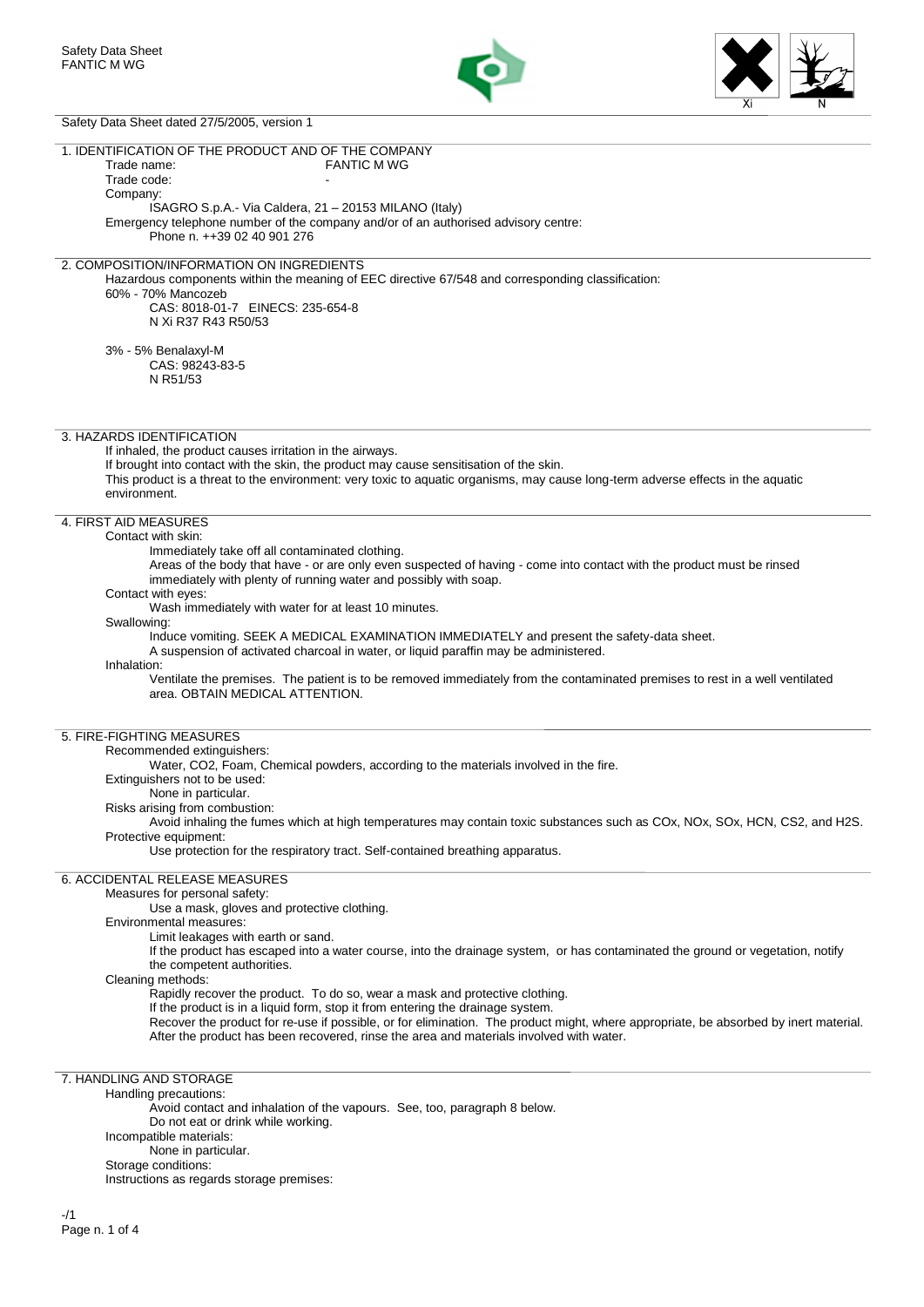Adequately ventilated premises.

#### 8. EXPOSURE CONTROLS / PERSONAL PROTECTION

#### Precautionary measures:

Give adequate ventilation to the premises where the product is stored and/or handled.

Respiratory protection:

Use respiratory protection where ventilation is insufficient or exposure is prolonged, e.g. CEN/FFP-2(S) or CEN/FFP-3(S). Protection for hands:

Use protective gloves that provides comprehensive protection, e.g. P.V.C., neoprene or rubber.

Eye protection:

Safety goggles.

Protection for skin:

Use clothing that provides comprehensive protection to the skin, e.g. cotton, rubber, PVC or viton. Exposure limit(s) (ACGIH): -

#### 9. PHYSICAL AND CHEMICAL PROPERTIES

| Appearance and colour:    | Granules                                |
|---------------------------|-----------------------------------------|
| Odor:                     | Slight                                  |
| pH (1% in water):         | Approx. 7                               |
| Bulk density:             | Approx. 500 g/l                         |
| Autoignition temperature: | 141 °C (Method EEC A16)                 |
| Solid/gas flammability:   | Not "highly flammable" (Method EEC A10) |
| Explosive properties:     | Non known                               |
| Solubility in water:      | It gives suspension                     |

## 10. STABILITY AND REACTIVITY

Conditions to avoid:

Stable under normal conditions. Avoid high temperatures, direct sunlight and moisture. Substances to avoid:

Avoid oxidizing agents, acids and alkalies.

Hazardous decomposition products:

None. If involved in a fire, toxic substances such as COx, NOx, SOx, HCN, CS2, and H2S may be emitted.

#### 11. TOXICOLOGICAL INFORMATION

The concentration of each substance should be borne in mind in assessing the toxicological effects deriving from the preparation.

Data referred to preparation, FANTIC M WG: Acute toxicity: LD50 (oral): > 5000 mg/kg (rat) LD50 (dermal): > 5000 mg/kg (rat)

Irritating power:

Skin: not classified as eye irritant (rabbit). Eyes: not classified as skin irritant (rabbit).

Sensitizing power: not classified as skin sensitizer.

Data referred to Benalaxyl M: Carcinogenic effects: No carcinogenic effects Mutagenic effects: No mutagenic effects. Teratogenic effects: No teratogenic effect.

Data referred to Mancozeb: Irritating power: Respiratory system: irritating. Carcinogenic effects: Not classified as carcinogenic substance. Mutagenic effects: Not classified as mutagenic substance. Teratogenic effects: Not classified as teratogenic substance.

## 12. ECOLOGICAL INFORMATION

Adopt good working practices, so that the product is not released into the environment.

Data referred to preparation, FANTIC M WP: Fish-Rainbow trout, LC50 (96h): 1.5 mg/l Daphnia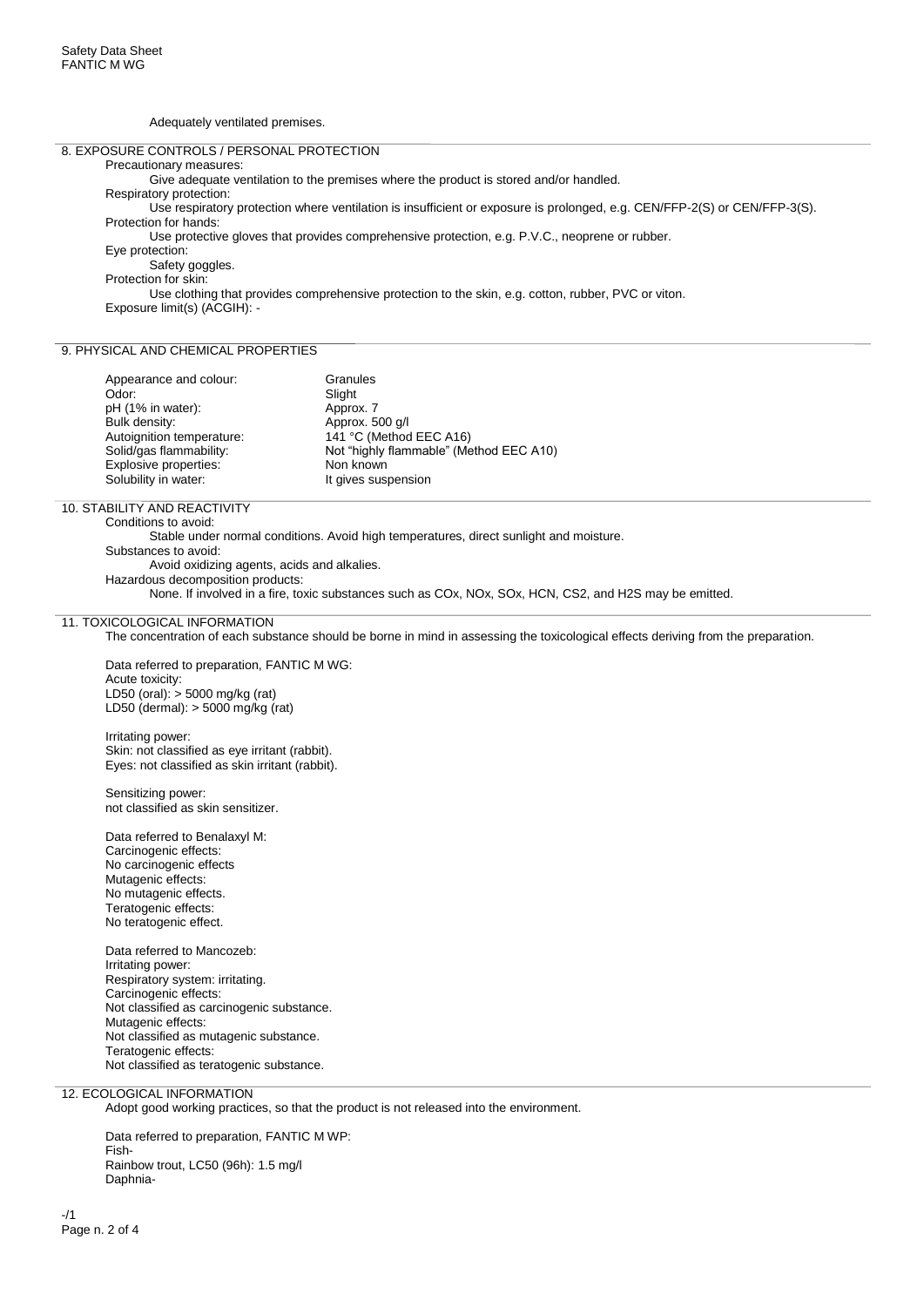Daphnia magna, LC50 (48h): 1.8 mg/l Algae-Green Algae, EC50 (72h): 0.26 mg/l

Data referred to Benalaxyl M: Mobility: Slight mobility or immobility in soil. Persistence/degradability: Half life =  $36-124$  d (four soils) - Lab. study Bioconcentration ratio: 57:1 (Bluegill sunfish) (obtained with the racemic compound instead of Benalaxyl M)

Data referred to Mancozeb:

Environmental fate: easily degradable in the environment by hydrolysis, oxidation, photolysis and metabolism. In soil the half life is approximately 6-15 days.

List of substances dangerous for the environment and corresponding classification: 60% - 70% Mancozeb CAS: 8018-01-7 EINECS: 235-654-8 R50/53 Very toxic to aquatic organisms, may cause long-term adverse effects in the aquatic environment.

3% - 5% Benalaxyl M CAS: 98243-83-5

R51/53 Toxic to aquatic organisms, may cause long-term adverse effects in the aquatic environment.

### 13. DISPOSAL CONSIDERATIONS

Recover if possible. In so doing, comply with the local and national regulations currently in force.

| 14. TRANSPORT INFORMATION   |                                                                |
|-----------------------------|----------------------------------------------------------------|
| ADR-UN number:              | 3088                                                           |
| ADR-Class:                  | 4.2                                                            |
| ADR-Upper number:           | 40                                                             |
| ADR-Shipping Name:          | SELF-HEATING SOLID, ORGANIC, N.O.S. (benalaxyl-M and mancozeb) |
| ADR-Label:                  | 4.2                                                            |
| ADR-Packing Group:          | Ш                                                              |
| Rail (RID):                 | 4.2                                                            |
| Marine pollutant:           | Marine pollutant                                               |
| IMDG-Un number:             | 3077                                                           |
| IMDG-Class:                 | 4.2                                                            |
| <b>IMDG-Technical name:</b> | SELF-HEATING SOLID, ORGANIC, N.O.S. (benalaxyl-M and mancozeb) |
| IMDG-Packing group:         | Ш                                                              |
| IMDG-Label:                 | $4.2 +$ Marine pollutant                                       |
| IMDG-EMS:                   | $F-A. S-J$                                                     |
|                             |                                                                |

#### 15. REGULATORY INFORMATION

99/45/EEC (Classification and Labelling):

Symbols:

Xi Irritant N Dangerous for the environment R Phrases:

R37 Irritating to respiratory system.

R50/53 Very toxic to aquatic organisms, may cause long-term adverse effects in the aquatic environment.

S Phrases:

S2 Keep out of the reach of children.

S24 Avoid contact with skin.

S36/37 Wear suitable protective clothing, gloves

S 46 If swallowed, seek medical advice immediately and show this container or label.

S56 Dispose of this material and its container to hazardous or special waste collection point.

#### Contents:

Mancozeb

Where applicable, refer to the following regulatory provisions : Directive 96/82/EEC ('Activities linked to risks of serious accidents') and subsequent amendments.

16. OTHER INFORMATION

Text of R phrases referred to under heading 2:

R37 Irritating to respiratory system.

R43 May cause sensitization by skin contact.

R50/53 Very toxic to aquatic organisms, may cause long-term adverse effects in the aquatic environment.